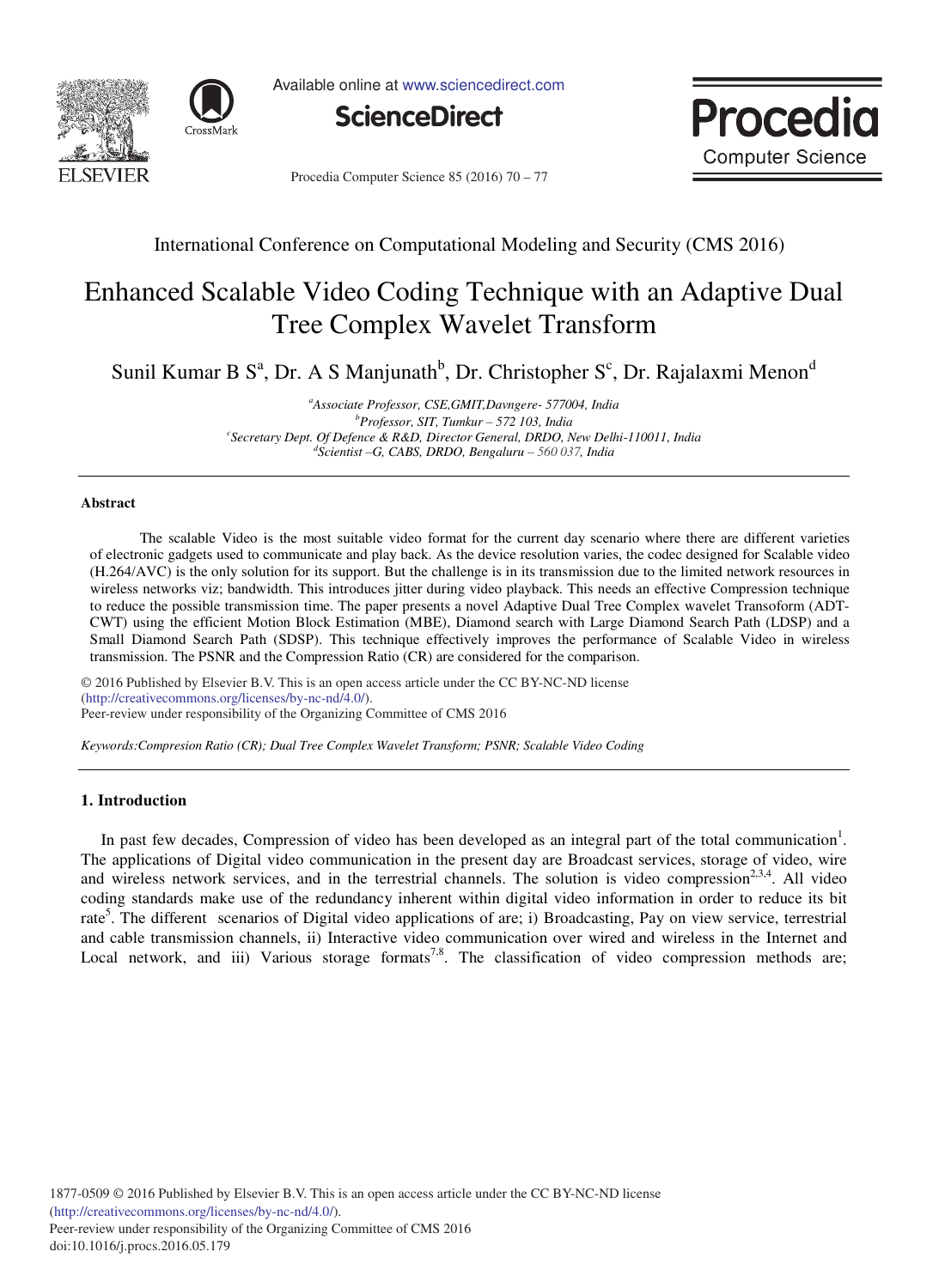i) Prediction, ii) Transformation, iii) Quantization, iv) Entropy coding<sup>6</sup>. A video has sequence of frames or images, in general, in the order of time. This hints that compression of video can be performed by prediction over the previous frame. Compression can be done by the subtraction of present and previous frame and to code only the residual part of error<sup>9</sup>. This can even b e done by searching the right part of image subtracted from the previous frame. The reason is that the video contains much spatial and temporal redundancy. In a single frame, nearby pixels are often correlated with each other. This is called spatial redundancy, or the intra frame correlation. Another one is temporal redundancy, which means adjacent frames are highly correlated, or called the inter frame  $correlation^{10,11}$ .

Scalable Video Coding (SVC) is a technique that has been in the signal processing community for already sometime<sup>12</sup>. SVC has designed to cater the video of lower resolutions, lower rate of frame transmission and also reduced quality, to the heterogeneous devices having lower resolution displays and reduced computational capabilities<sup>13</sup>. Lagrangian technique helps to produce an optimal bit allocation to an encoder, having bit rate constraint. In contrast to conventional non layered video coding, SVC is able to serve all users by single bit stream of transmissio<sup>14</sup>. Modern video transmission system challenges are effectively solved by the SVC. This paper refers the term 'Scalability' as preparing a frame with reduced bits to suit the video for various devices in the networ $k^{15,16,17}$ .

SVC is a bitstream which is encoded by sampled bits of the original video. The encoder is a complex one and it produces many sets of lower resolutions. SVC encoder has a compression technique involved in it to support the transmission to the direct end users on the broadcast system. In the research, different SVC methods were utilized for performing video coding process. Among them, wavelet based SVC is the most widely used technique to encode and decode the video frames. In this wavelet-based SVC technique, initially the frames are encoded in the base layer with low resolution and then these encoded frames are decoded by applying inverse process. The differences between the original and the decoded frames are calculated. This difference is then given as input to the wavelet process. The sub bands obtained from the wavelets are given as input to the coding techniques to acquire the high resolution bit streams. The most commonly used wavelet techniques like DCT and DWT have major drawbacks in their process. The disadvantage of DCT is that its vulnerability to block noise and restricted scalability, whereas DWT compress the image with less quality. Such drawbacks in the wavelet technique make the image blurred and provide low PSNR value due to the presence of small amount of noise. Also, the application of wavelet decomposition degrades the SVC performance. Moreover, there is no standardization exists for selecting the suitable techniques to solve those drawbacks. If all the aforesaid drawbacks in the literary works are solved, then the image quality is improved to better PSNR value. As there are no solutions for such issues, it is motivated to do research work in this direction.

The main aim of this research is to provide a better SVC (Scalable Video Coding) technique for video by solving the drawbacks that currently exist in the literary works. Hence, we intended to propose an enhanced SVC technique using wavelet decomposition. In the proposed technique, the frame's bit streams will be processed in two layers. Initially an enhanced zero coding model will be used at the base layer to make less memory storage of the low resolution bit streams. The variation between the low resolution decoded frame and the original frame will be computed. The difference value will be then given to the wavelet technique; here we will exploit a novel wavelet technique as adaptive complex wavelets transform (ACWT). The ACWT will be used to overcome the drawbacks of other wavelet methods and also it is a complex-valued extension of the standard discrete wavelet transform (DWT). The wavelet adaption is fashioned to select the wavelet coefficients based on the nature of the video. The selected wavelet coefficients by ACWT will be given to the quantization and coding techniques to acquire high resolution bit streams at the enhancement layer. Thus, the image can be coded more effectively by achieving higher PSNR ratio with high quality. The technique will be implemented in the working platform of MATLAB and the results will be analyzed to demonstrate the performance of the proposed wavelet-based SVC technique.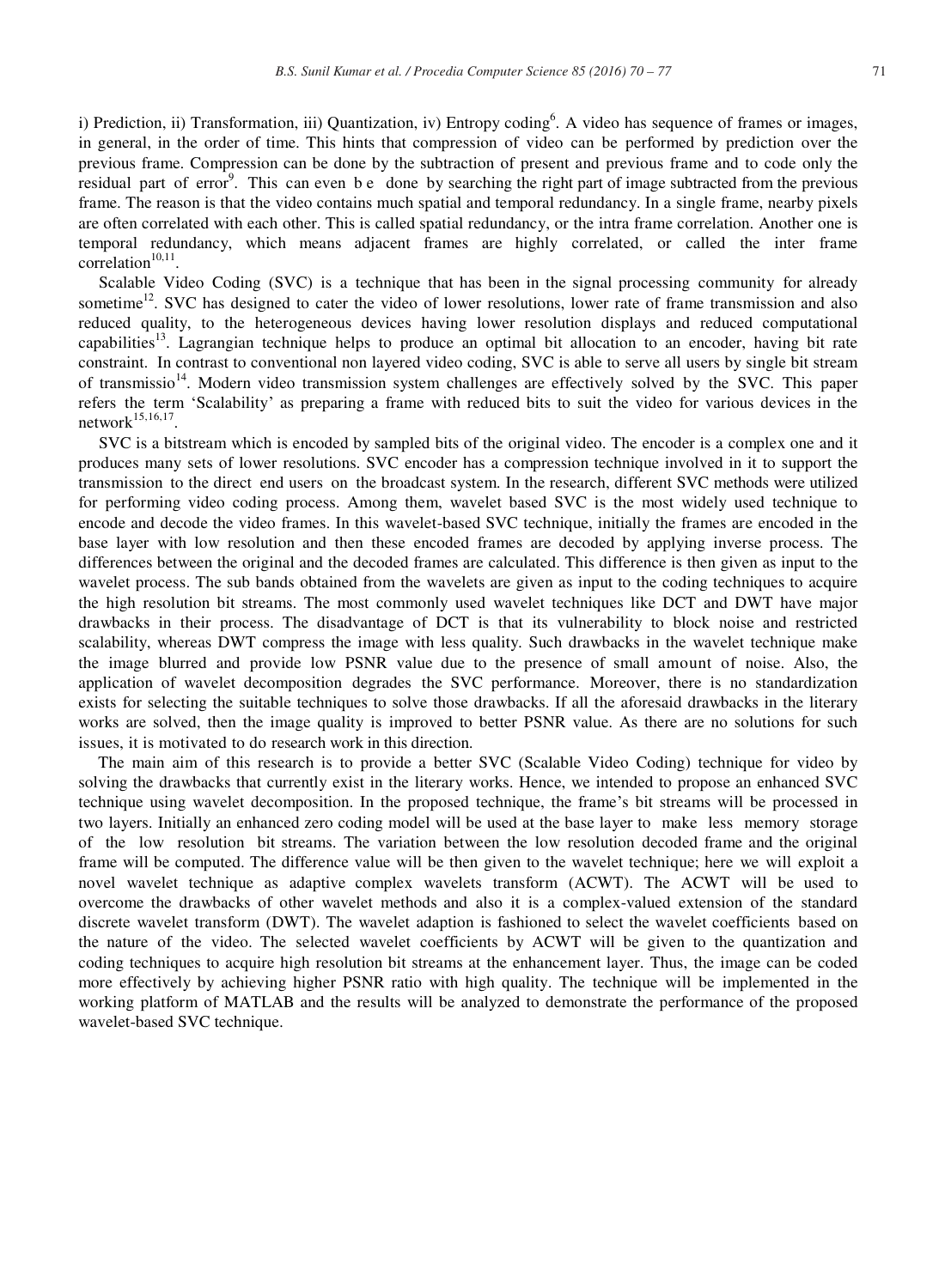# **2. Proposed Methodology**

The main aim of this research is to provide a better SVC (Scalable Video Coding) technique for video by solving the drawbacks that currently exist in the previous works. Hence, we intended to propose an enhanced SVC technique using wavelet decomposition. In this paper, a video compression scheme based on the Adaptive Dual Tree Complex Wavelet Transform (ADT- CWT) representation and motion compensation is presented. For representing images and video signals, the multi- resolution/ multi-frequency nature of the standard discrete wavelet transform is an ideal tool. In the multi-resolution motion compensation approach, motion vectors in higher resolution are predicted by large pattern diamond search (LPDS) for fast block matching the motion vectors in the lower resolution are predicted by small pattern diamond search(SPDS) refined at each step. A method based on variable block-size motion compensation scheme in which the size of a block is adjusted to its size of input video frame in this paper, has been proposed. This scheme gives a significant portrayal of the intrinsic motion structure and also impressively lessens the searching and matching time. After wavelet decomposition, each scaled sub-frame has a tendency to have distinctive statistical properties. Every motion frames are encoded and decoded using SPIHT encoder and decoder. An adaptive truncation process is implemented and a bit allocation scheme similar to that in the transform coding is inspected by adapting to the local variance distribution in each scaled sub-frame. The block diagram of proposed method is shown in figure.1.



Fig. 1. Block diagram of proposed ADT-CWT on Scalable Video

#### **3. Technology**

The proposed method has many of the technologies which are combined and are made the necessary one to produce the better results in the performance of video delivery. The following are the technologies adopted in the implementation;

- Diamond search algorithm
- ¾ Adaptive Dual Tree Complex Wavelet Transform (ADT-CWT)

#### *3.1 Diamond Search Algorithm*

Diamond Search (DS) algorithm is one of the most efficient techniques of Block Matching Algorithm (BMA) this helps in faster Motion Estimation (ME). The DS is like Four Step Search (4SS). There are number of variants in the New Cross Diamond Search (NCDS); Small Cross-Shaped Pattern (SCSP), Large Cross-Shaped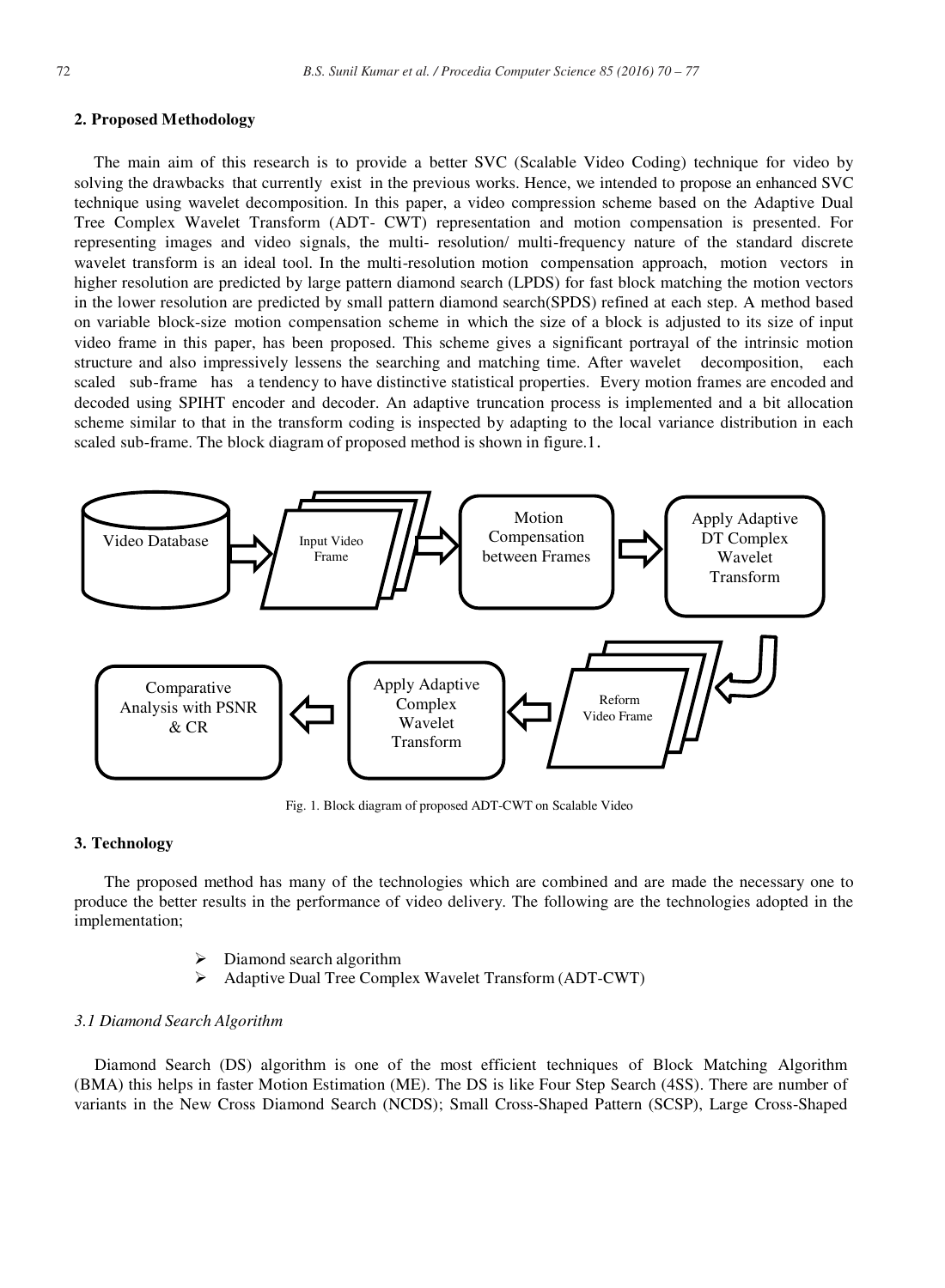Pattern (LCSP), Small Diamond-Shaped Pattern (SDSP) and Large Diamond- Shaped Pattern (LDSP) Shown in Fig 2 (a) & (b). These are rather using as an alternatives can be used in a combination to achieve the best performance out of the core Diamond Search (DS). The two different sorts of fixed search patterns SDSP and LDSP are used by DS algorithm. In Fig 3 DS is illustrated example of the search path with motion vector (-4,- 2) in five search steps—four times of LDSP and one time SDSP. In the example the LDSP has nine checking points the centre point is surrounded by eight points this forms a diamond outline. The SDSP comprising of five checking points those create a smaller diamond outline.

At the beginning LDSP is used and when the Minimum Block Distortion (MBD) happens at the center point then it moves to last step. The subsequent step, aside from the last step, use LDSP, is recurrently utilized till it reaches the center point.



Fig. 2. Search Patterns (a) SCSP and LCSP and (b) SDSP and LDSP



Fig. 3. Search Patterns (a) Large Diamond Search Path (LDSP), (b) Small Diamod Search Pattern (SDSP), and (c) Search path example to the motion vector  $(-4,-2)$  in five search steps—four times of LDSP and one time SDSP.

At last, SDSP is acted in place of LDSP to find out the MBD point. Among the five checking points in SDSP, the MBD point found in this stage produces the best matching block. DS is one of the most efficient which renders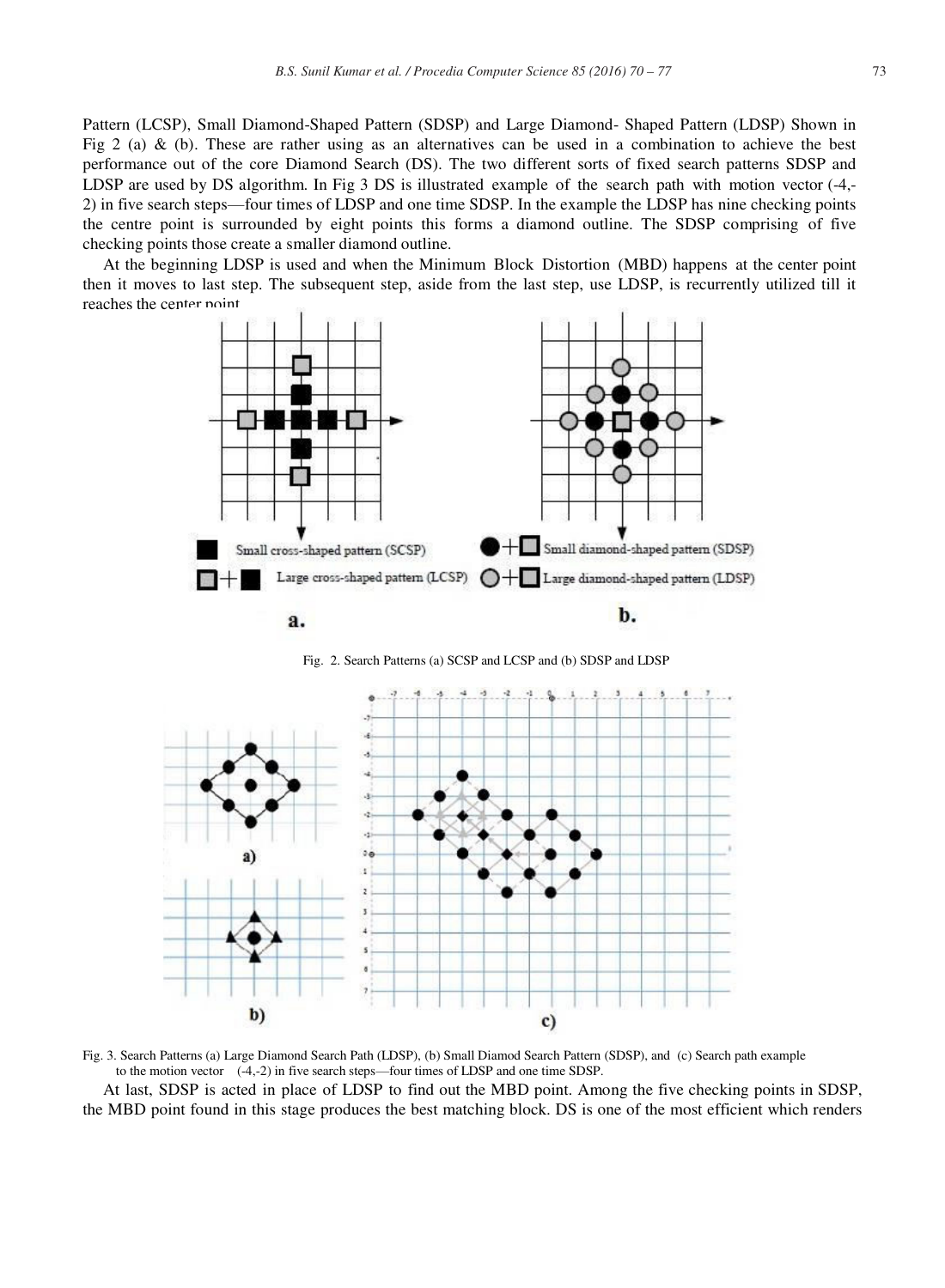fast motion estimation algorithm consistently for the image sequence with wide range of motion content. It overrides the well-recognized Three-Step Search (TSS) algorithm and accomplishes close Mean Square Error (MSE) performance contrasted with New Three-Step Search (NTSS) algorithm which will reduce the computation by 22% roughly.

After completion of diamond search, the motion between the determined video frames gives motion vectors. These vectors contain rapid pixel changes or high motion portion between the consecutive frames. Then, APIHT method has been applied on highly motion blocks. After that ADT-CWT has been applied on the whole frame.

# *3.2 Adaptive Dual Tree Complex Wavelet Transform (ADT-CWT)*

The Complex Wavelets Transforms (CWT) uses complex-valued filtering (analytic filter) that separates the real or complex signal into real and imaginary parts in transform domain. The coefficients of real and imaginary will compute both the amplitude and phase information, this type of information is useful to precisely describe the energy localization in oscillating functions (on the basis of wavelet). The edges in signal processing applications manifest them as oscillating coefficients in the wavelet domain. The value of these coefficients provides the strength of the singularity whereas the phase indicates its location. After getting motion blocks from DS algorithm, SPIHT has been applied for each.

The flowchart of Set portioning using SPIHT algorithm is shown in Fig. 4. In the process the given image is divided into 10 sub-bands. At this point the said method finds the maximum and the iteration number. In the second stage, the technique places the DWT coefficients into sorting pass which finds the coefficients which are significant among others and the sign of the these significant coefficients are embedded. In the third step, the significant coefficients are placed into the refinement pass that use two bits to exact the reconstruct value for closing to real value. The above three steps are iterative, next iteration decreases the threshold  $T_n = T_{n-1} / 2$  and the reconstructive value  $R_n = R_{n-1} / 2$ . Next step, the encoding bits access entropy coding and then transmits.



Fig. 4. Flow of Set Partitioning using SPIHT

# *3.2.1 Dual Tree Complex Wavelet Transform*

The dual-tree complex wavelet transform utilizes two real DWTs. These two transforms together provide an overall transform. The first DWT transform point toward the real part and the second transform point toward the imaginary part of Eqn. (1).

$$
\psi(s) = \psi_j(s) + j\psi_j(s)
$$
 (1)

A directional filter of DTCWT is applied on the frame for decomposition purposes. The resultant images are the output of the one directional filter from the low pass and high pass filters. The DTCWT coefficients that are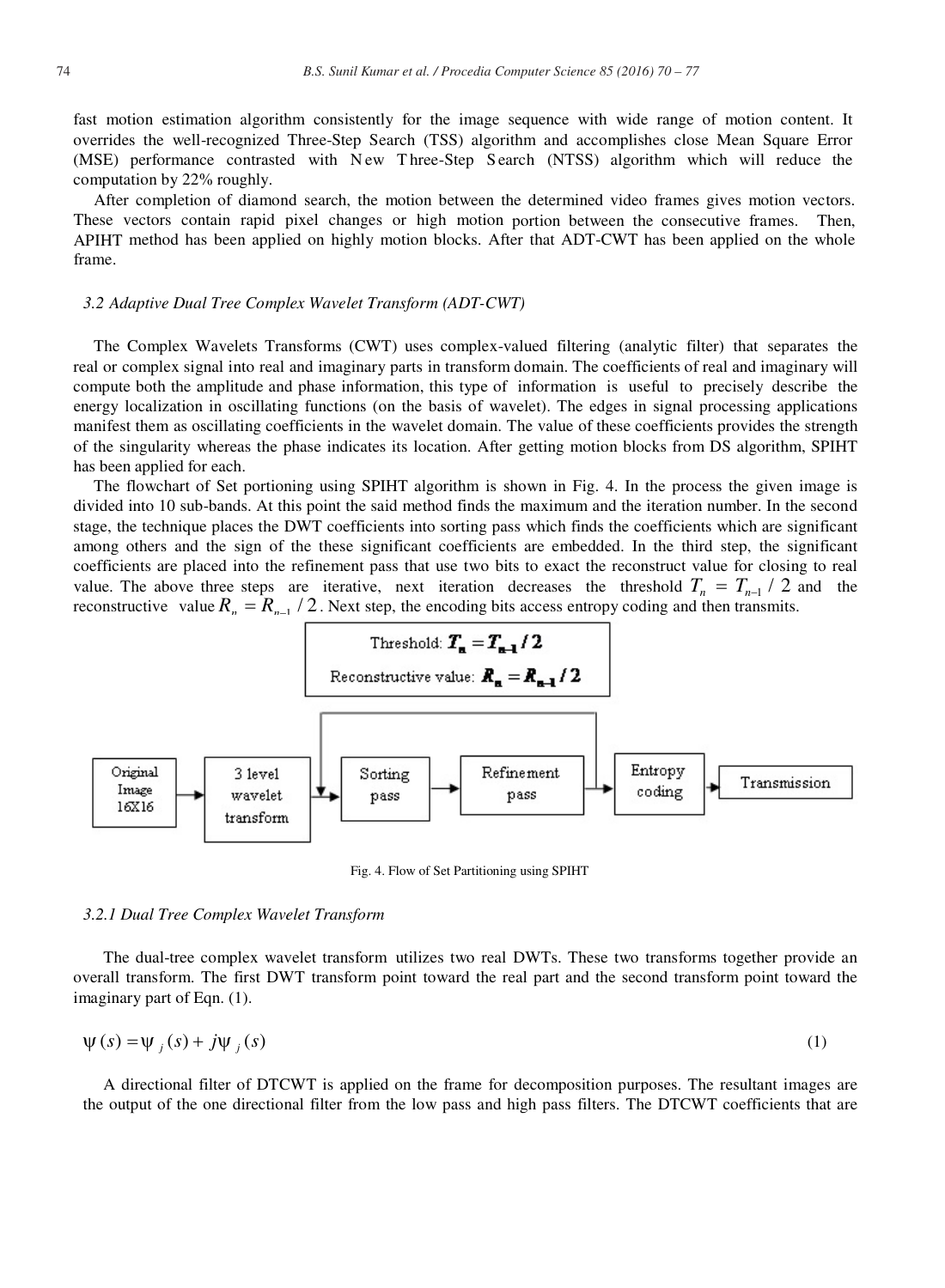achieved from the first filter bank are known as the real part and the coefficients that are achieved from the other filter are known as the imaginary part. The real part of the image contains less significant data in comparison with the imaginary part which comprises of more information. In each comparison of motion we have obtained an initial frame or i-frame and it is taken for DTCWT decomposition. Before decomposition it is necessary to encode and decode the high motion estimated region using SPIHT. DT-CWT is applied to full size of frame after encoding of blocks using the adaptive method and SPIHT.

# **4. Experimental Setup and Results discussion**

The algorithms were written in the MATLAB code and are run with an Intel processor of 2.66GHz clock cycle having a RAM of 4GB. The simulation is run on MATLAB2003a version. The experiment was conducted on both the Non adaptive and the adaptive technique to show the results improvisation. The input is a standard 'VIPtraffic' of 352 x 254 resolution for 30 frames at the rate of 30fps. The search range is relative to the temporal displacement of +/- 8 pixels per frame. The results of both the Peak Signal to Noise Ratio (PSNR) and the Compression Ration (CR) are compared and are tabulated in TABLE 1.

TABLE 1: Performance Comparison of PSNR over CR

|                    | <b>PSNR</b>                      |                                     | CR.                              |                                            |
|--------------------|----------------------------------|-------------------------------------|----------------------------------|--------------------------------------------|
|                    | Non<br><b>Adaptive</b><br>Method | <b>Adaptive</b><br>DT-CWT<br>Method | Non<br><b>Adaptive</b><br>Method | <b>Adaptive</b><br>DT-CWT<br><b>Method</b> |
| Frame1             | 28.3573                          | 27.7263                             | 0.9698                           | 0.9671                                     |
| Frame <sub>2</sub> | 28.2684                          | 27.6859                             | 0.9684                           | 0.9651                                     |
| Frame3             | 28.3146                          | 27.7974                             | 0.9716                           | 0.9677                                     |
| Frame4             | 28.4549                          | 27.8940                             | 0.9644                           | 0.9610                                     |
| Frame5             | 28.4269                          | 28.0600                             | 0.9655                           | 0.9620                                     |



Fig.5. VIP traffic video frame @ 352x240 resolution (a) Original Video frame (b) Non Adaptive method (c) Adaptive DT CWT method.

The CRs of the Adaptive DT CWT are improved over the Non Adaptive method. The CR of five frames are indicating a clear improvisation however the PSNR values are remain good with little less compare to the Non adaptive method which is not considerable. It is important to consider the visual quality of the low temporal resolution frames. Without motion compensation, the low-pass frames contain disturbing ghosting artifacts. This is largely avoided by motion compensation with both motion models. We note that even when there is no increase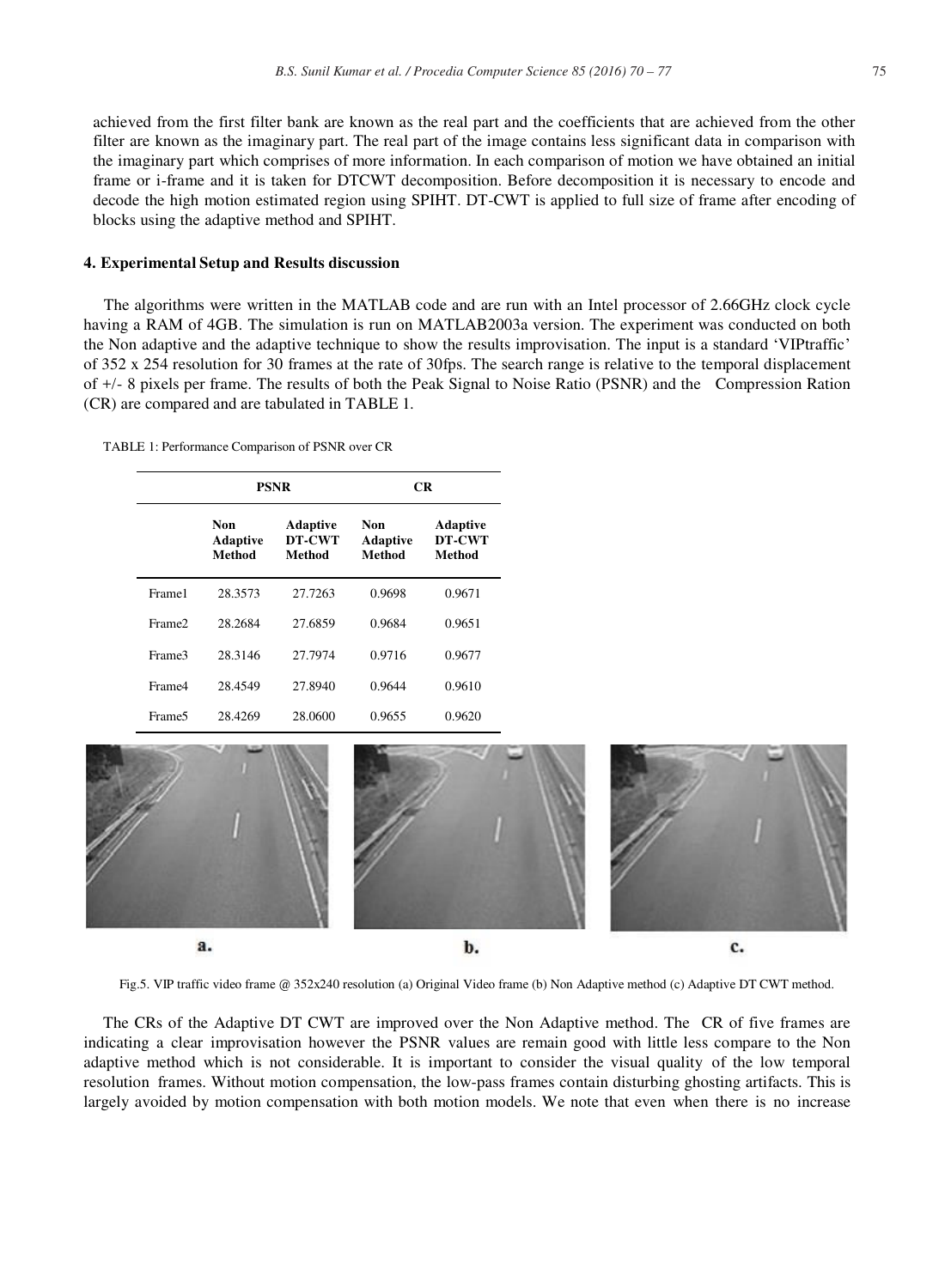in reconstructed PSNR, as with test sequence, the visual quality (Fig 5) of the low-pass frames is still significantly improved.

# **5. Conclusions**

The paper presents an Adaptive Dual Tree Complex Wavelet Transform method. This gives an improved performance of scalable video compression over the Non adaptive method. The motion compensated diamond search algorithm using SDSP and LDSP for temporal wavelet decomposition of video sequences has been extended to incorporate SPIHT DT-CWT model. In many cases this leads to improved CR performance and visual quality in comparison to a block-based model. Future work will be directed at implementing superior motion models, and optimizing rate allocation for the motion information.

#### **References**

- 1. Sullivan and Wiegand, "Video Compression From Concepts to the H.264/AVC Standard", In Proceedings of the IEEE, Vol. 93, No. 1, pp. 18-31, 2005.
- 2. Rutika Joshi, Rajesh Kumar Rai and Jigar Ratnottar, "Review of Different Standards for Digital Video Compression Technique", International Journal of advancement in electronics and computer engineering, Vol. 1, No. 1, pp. 32-38, April 2012.
- 3. Ortega and Ramchandran, "Rate-distortion methods for image and video compression: An Overview", IEEE Signal Processing Magazine, Vol. 15 , No. 6, pp. 23-50, 1998.
- 4. Sullivan and Wiegand, "Rate-distortion optimization for video compression", IEEE Signal Processing Magazine, Vol. 15, No. 6, pp. 74 - 90, 1998
- 5. Simon S. Lam, Simon Chow and David K. Y. Yau, "An algorithm for lossless smoothing of MPEG video", In Proceedings of the conference on Communications architectures, protocols and applications, Vol. 24, No. 4, pp. 281-293, Oct. 1994.
- 6. Thomas Wiegand, Gary J. Sullivan, Gisle Bjontegaard and Ajay Luthra, "Overview of the H.264/AVC video coding standard", IEEE Transactions On Circuits And Systems For Video Technology, Vol. 13 , No. 7, pp. 560- 576, July 2003
- 7. Jerome Edward Lengye, "Compression of time-dependent geometry", In Proceedings of the symposium on Interactive 3D graphics, pp. 89 -95, 1999
- 8.Atul Puria, Xuemin Chenb and Ajay Luthrac, "Video-coding using the H.264/MPEG-4 AVC compression standard", Signal Processing: Image Communication, Vol. 19, No. 9, pp. 793-849, October 2004.
- 9.Weiyao Lin, Panusopone, K., Baylon and Ming-Ting Sun, "A Computation Control Motion Estimation Method for Complexity- Scalable Video Coding´, IEEE Transactions on Circuits and Systems for Video Technology, Vol. 20 , No. 11, pp. 1533-1543, 2010.
- 10. Tarek Ouni, Walid Ayedi and Mohamed Abid, "A complete non- predictive video compression scheme based on a 3D to 2D geometric transform´, International Journal of Signal and Imaging Systems Engineering, Vol. 4, No. 3, pp. 164-180, 2011.
- 11. Baig, Yousuf, Lai, Edmund M.K., Punchihewa and Amal, "Distributed Video Coding Based on Compressed Sensing", IEEE International Conference on Multimedia and Expo Workshops, pp. 325- 330, 2012.
- 12. Chris Develder, Peter Lambert, Wim Van Lancker, StefaanMoens, Rik Van de Walle, JelleNelis, Dieter Verslype, Steven Latré, Nicolas Staelens and Nick Vercammen, "Delivering scalable video with QoS to the home", Telecommunication Systems, Vol. 49, No. 1, pp. 129-148, 2012
- 13. Jong-Seok Lee, Francesca De Simone, Naeem Ramzan, Zhijie Zhao, Engin Kurutepe, Thomas Sikora, Jorn Ostermann, EbroulIzquierdo and Touradj Ebrahimi, "Subjective evaluation of scalable video coding for content distribution", In Proceedings of the international conference on ultimedia, pp. 65-72, 2010.
- 14. TienAnh Le, Hang Nguyen and Hongguang Zhang, "Eval SVC An evaluation platform for ScalableVideo Coding transmission", In Proceedings of the IEEE 14th International Symposium on Consumer Electronics, pp. 1-6, 2010.
- 15. Amer, I., Lucarz, C., Roquier, G., Mattavelli, M., Raulet, M., Nezan and Deforges, "Reconfigurable video coding on multicore", IEEE Signal Processing Magazine, Vol. 26 , No. 6, pp. 113-123, 2009.
- 16. Lipeng Du, Nugraha, I.B. ; Morita and Lin Zhang, "An experimentation testbed for scalable video coding on IMS-based IPTV´, In Proceedings of the 2nd IEEE International Conference on Network Infrastructure and Digital Content, pp. 24-26 Sept. 2010.